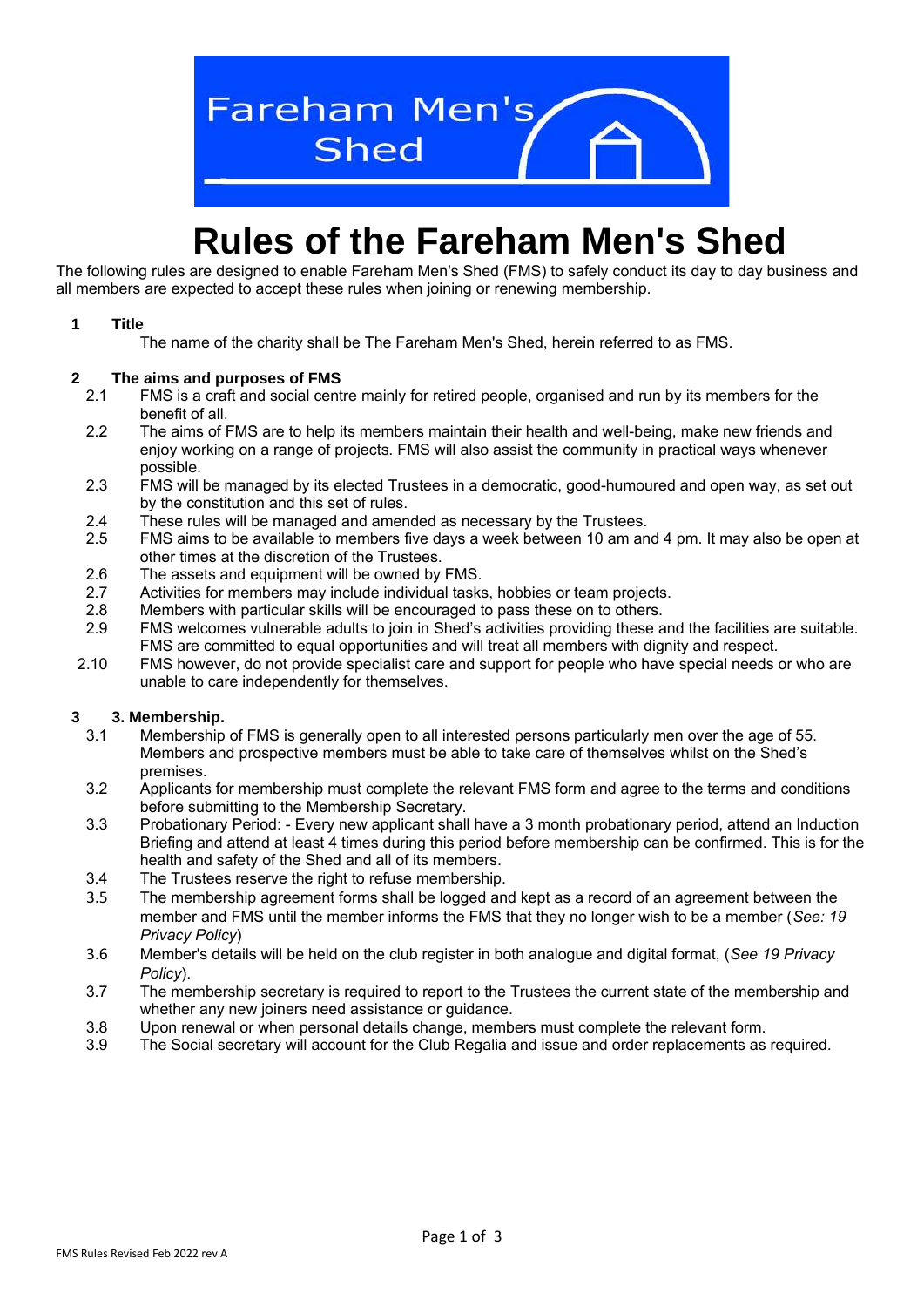# **4 Subscriptions.**

- 4.1 New and existing members of FMS will be required to pay a membership fee which becomes due on  $1<sup>st</sup>$ March each year.
- 4.2 A month's grace will be allowed for existing members to renew (see also para 4.6) and will come into force for those not renewed (at the discretion of the Trustees).
- 4.3 The annual subscription will be recommended each year by the Trustees and will be ratified by majority vote at the AGM.
- 4.4 Members joining after April 30th will be required to pay 1/10th of the full annual fee for each remaining full calendar month.
- 4.5 Only fully paid up members may take part in events of the FMS although guests may be invited to open events
- 4.6 The subscription may be paid in 2 instalments of 50% over 2 months as agreed by the Treasurer. Under special circumstances the subscription may be waived or reduced at the discretion of the Trustees.

# **5 5. Liability.**

- 5.1 All members are responsible for the Health and Safety of themselves and others and shall take all reasonable care.
- 5.2 FMS will maintain a third party insurance policy.

# **6 Accounts.**

- 6.1 A Bank Account shall be operated in the name of The Fareham Men's Shed. All cheques require the signature of the Treasurer and one of three nominated people. In very exceptional circumstances in the absence of the Treasurer, a cheque may be signed by any two of the following nominated persons: Chairman, Secretary and Membership Secretary.
- 6.2 Petty cash floats for small day to day expenses may be held by the Treasurer, Workshop Manager and leaders of specific projects if required. The trustees will approve the limits and the Treasurer will account for amounts held at the year end. Project leaders must keep detailed records of expenses which must be reported to the Treasurer monthly.
- 6.3 FMS's financial year shall end on the 31st December each year.
- 6.4 Accounts of FMS shall be certified by an independent competent person agreed by the Trustees.
- 6.5 The Treasurer is responsible for the maintenance of accounts and their submission at each meeting of the Trustees or General meeting of FMS.
- 6.6 Members shall have the right to inspect the accounts by request in writing to the Treasurer.
- 6.7 FMS may invest surplus funds, but the choice of investment is to be made by the Trustees.
- 6.8 If required a mileage allowance for Fareham Shed business is 20p per mile, with prior approval of 2 Trustees members.

# **7 AGM**

- 7.1 An Annual General Meeting shall be held in February each year. The date of the AGM will be posted on the FMS notice board at least one calendar month before the due date.
- 7.2 Fourteen days notice in writing/email with attached agenda shall be issued to all members prior to the AGM. Posting/email to last address shall suffice as giving due notice.
- 7.3 The Treasurer shall make available copies of accounts for inspection at the meeting.
- 7.4 Ten members, including members of the Trustees shall form a quorum.
- 7.5 Items intended for inclusion in the agenda at the AGM should be submitted in writing to the Secretary, together with names of proposer and seconder, not less than twenty one days prior to the date of the AGM.

# **8 EGM**

- 8.1 The Trustees shall be bound to call an Extraordinary General Meeting if requested to do so; it will require at least ten members to put their request in writing to the Trustees.
- 8.2 The notice shall specify the nature of the business; fourteen days notice shall be given to all members of the date of the meeting.
- 8.3 Ten members, including members of the Trustees shall form a quorum.

# **9 Voting**

- 9.1 All members whose subscriptions are not in arrears shall be entitled to a vote at all General Meetings.
- 9.2 A two-thirds majority of those attending an EGM or AGM will be necessary to carry out a resolution, to alter, add to or delete from the constitution or rules of FMS. A simple majority will be required for all other propositions.
- 9.3 Any proposed change to the constitution will also be subject to the approval of the Charity Commission.